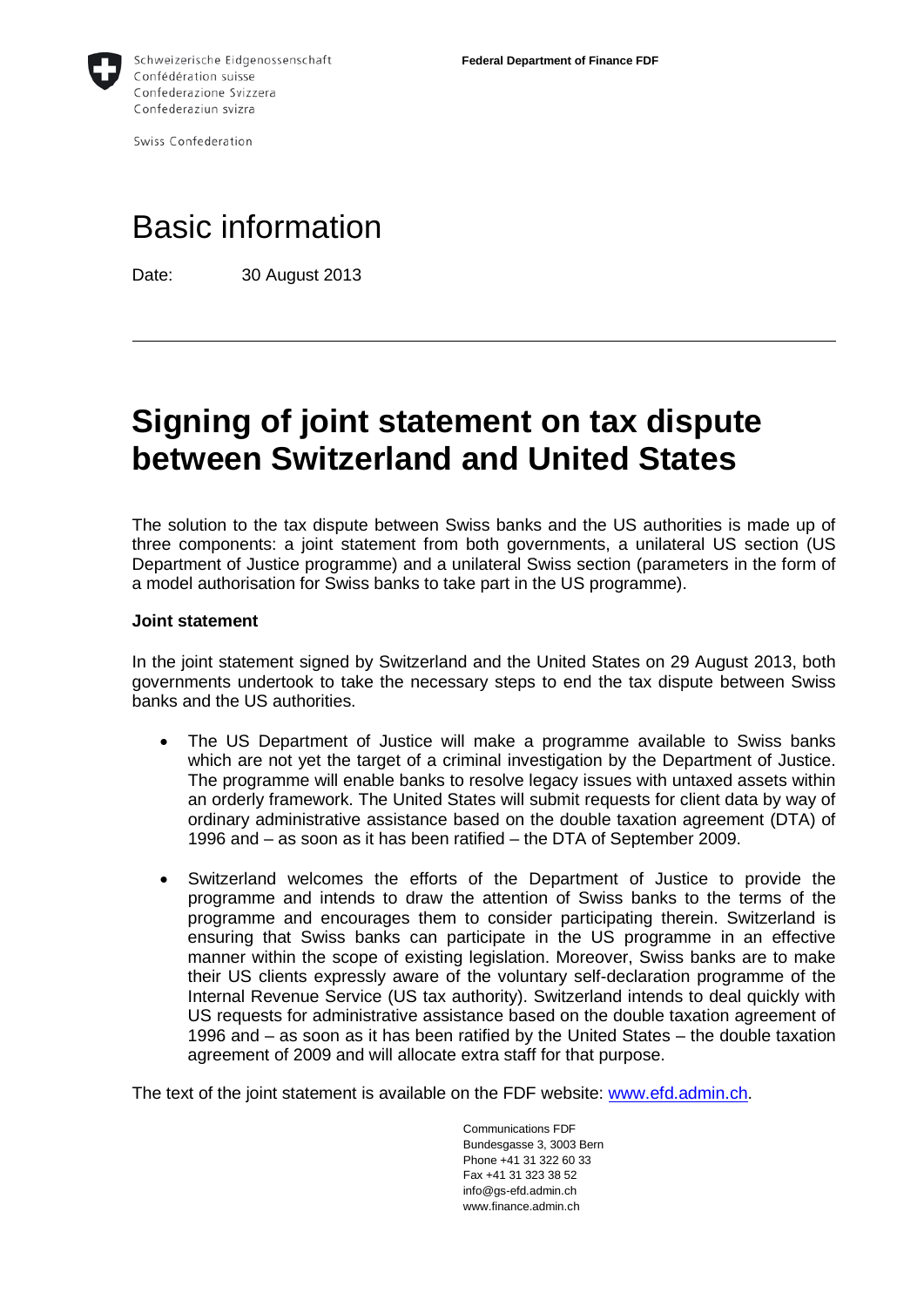### **Federal Council's parameters for Swiss banks' cooperation with the US authorities (model authorisation)**

On 3 July 2013, the Federal Council set out the parameters for Swiss banks' cooperation with the US authorities to resolve the tax dispute within the scope of existing Swiss law, particularly data protection and employment law provisions, for example. On the basis of these parameters, banks have the option of applying for individual authorisation based on Article 271 of the Criminal Code.

The personal rights of potentially affected employees and third parties are to be taken into account by means of the obligation to provide information and the right to information. For current and former employees, provision has also been made for more extensive welfare obligations and adequate protection against discrimination as conditions for approval. Client data is not covered by authorisation in accordance with Article 271 of the Criminal Code. Such data may be supplied only by way of ordinary administrative assistance within the scope of the existing double taxation agreements with the United States.

All of the banks against which criminal proceedings have already been initiated are reliant on authorisation in the first instance. The Federal Council has already issued corresponding authorisations to a number of these banks. In addition, banks that participate in the newly launched US programme will require authorisation within the framework of this model authorisation. In order to dispel existing misunderstandings on the US side, the Federal Department of Finance has prepared binding guidance together with the Federal Department of Foreign Affairs and the Federal Department of Justice and Police.

Greater legal certainty would have been created with a legal basis, as the issue of public interest would have been clear in that case. However, such a law was rejected by parliament in June 2013. The law would also have provided better protection for third parties (fiduciaries, lawyers).

The text of the model authorisation and guidance is available on the FDF website: [www.efd.admin.ch.](http://www.efd.admin.ch/)